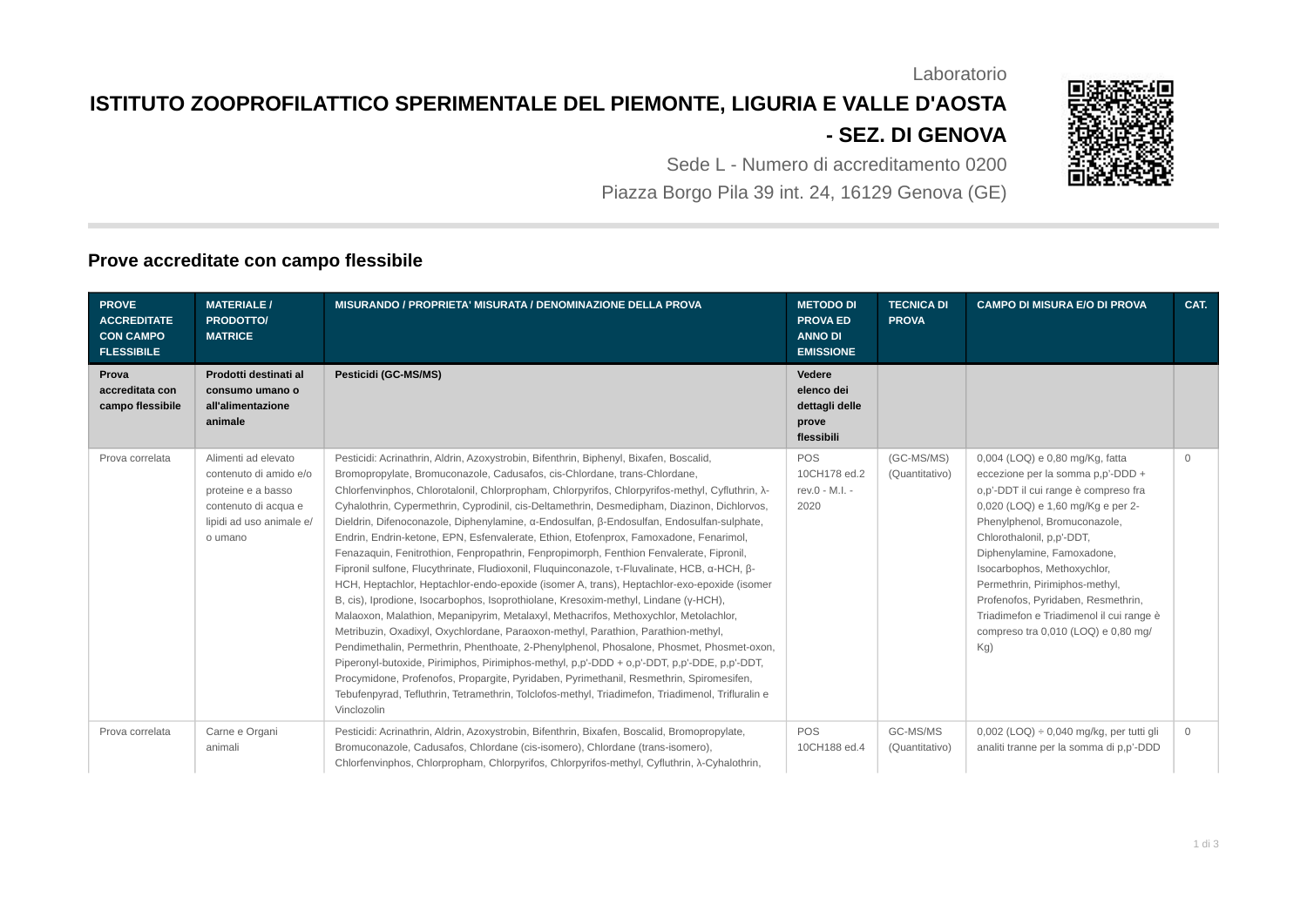| <b>PROVE</b><br><b>ACCREDITATE</b><br><b>CON CAMPO</b><br><b>FLESSIBILE</b> | <b>MATERIALE /</b><br><b>PRODOTTOI</b><br><b>MATRICE</b> | MISURANDO / PROPRIETA' MISURATA / DENOMINAZIONE DELLA PROVA                                                                                                                                                                                                                                                                                                                                                                                                                                                                                                                                                                                                                                                                                                                                                                                                                                                                                                                                                                                                                                                                                                                                                                                                                                 | <b>METODO DI</b><br><b>PROVA ED</b><br><b>ANNO DI</b><br><b>EMISSIONE</b> | <b>TECNICA DI</b><br><b>PROVA</b> | <b>CAMPO DI MISURA E/O DI PROVA</b>                                                                                                                                                                                                                                                                                                                                                                                                                                                                                                                                                                                                                                                       | CAT.         |
|-----------------------------------------------------------------------------|----------------------------------------------------------|---------------------------------------------------------------------------------------------------------------------------------------------------------------------------------------------------------------------------------------------------------------------------------------------------------------------------------------------------------------------------------------------------------------------------------------------------------------------------------------------------------------------------------------------------------------------------------------------------------------------------------------------------------------------------------------------------------------------------------------------------------------------------------------------------------------------------------------------------------------------------------------------------------------------------------------------------------------------------------------------------------------------------------------------------------------------------------------------------------------------------------------------------------------------------------------------------------------------------------------------------------------------------------------------|---------------------------------------------------------------------------|-----------------------------------|-------------------------------------------------------------------------------------------------------------------------------------------------------------------------------------------------------------------------------------------------------------------------------------------------------------------------------------------------------------------------------------------------------------------------------------------------------------------------------------------------------------------------------------------------------------------------------------------------------------------------------------------------------------------------------------------|--------------|
|                                                                             |                                                          | Cypermethrin, Cyprodinil, Deltamethrin (cis Deltamethrin), Diazinon, Dieldrin, Difenoconazole,<br>Endosulfan (alfa-isomero), Endosulfan (beta-isomero), Endosulfan-sulphate, Endrin, Endrin-<br>ketone, EPN, Esfenvalerate, Ethion, Etofenprox, Famoxadone, Fenarimol, Fenazaquin,<br>Fenitrothion, Fenpropathrin, Fenpropimorph, Fenthion, Fenvalerate, Fipronil, Fipronil sulfone,<br>Flucythrinate, Fludioxonil, Fluguinconazole, t-Fluvalinate, Hexachlorocyclohexane [ (HCH), alfa<br>- isomer], Hexachlorocyclohexane [ (HCH), beta - isomer], Heptachlor, Heptachlor-endo-<br>epoxide (isomer A, trans), Heptachlor-exo-epoxide (isomer B, cis), Iprodione, Isocarbophos,<br>Isoprothiolane, Kresoxim-methyl, Hexachlorocyclohexane [(HCH), gamma-isomer (Lindane)],<br>Malaoxon, Malathion, Mepanipyrim, Metalaxyl, Methoxychlor, Metolachlor, Oxadixyl,<br>Oxychlordane, p,p'-DDD e o,p'-DDT, p,p'-DDE, p,p'-DDT, Parathion, Parathion-methyl,<br>Pendimethalin, Permethrin, Phenthoate, 2-Phenylphenol, Phosalone, Phosmet, Piperonyl-<br>butoxide, Pirimiphos, Pirimiphos-methyl, Procymidone, Profenofos, Propargite, Pyridaben,<br>Pyrimethanil, Resmethrin, Spiromesifen, Tebufenpyrad, Tefluthrin, Tetramethrin, Tolclofos-<br>methyl, Triadimefon, Trifluralin, Vinclozolin | rev.0 - M.I. -<br>2020                                                    |                                   | e o,p'-DDT per la quale il range di<br>misura è pari a $0,004 \div 0,080$ mg/Kg                                                                                                                                                                                                                                                                                                                                                                                                                                                                                                                                                                                                           |              |
| Prova correlata                                                             | Latte e derivati                                         | Pesticidi: Acrinathrin, Azoxystrobin, Bifenthrin, Bixafen, Boscalid, Bromopropylate,<br>Bromuconazole, Chlordane (cis-isomero), Chlordane (trans-isomero), Chlorfenvinphos,<br>Chlorpyrifos, Cyfluthrin, Cypermethrin, Cyprodinil, Deltamethrin (cis Deltamethrin), Dieldrin,<br>Difenoconazole, Endosulfan (alfa-isomero), Endosulfan (beta-isomero), Endosulfan-sulphate,<br>Endrin, Endrin-ketone, EPN, Esfenvalerate, Ethion, Etofenprox, Fenarimol, Fenazaquin,<br>Fenitrothion, Fenpropathrin, Fenpropimorph, Fenthion, Fenvalerate, Fipronil, Fipronil sulfone,<br>Flucythrinate, Fludioxonil, Fluquinconazole, t-Fluvalinate, Hexachlorocyclohexane [ (HCH),<br>beta - isomer], Heptachlor-exo-epoxide (isomer B, cis), Iprodione, Isocarbophos,<br>Isoprothiolane, Kresoxim-methyl, Malaoxon, Malathion, Mepanipyrim, Metalaxyl, Methoxychlor,<br>Metolachlor, Metribuzin, Oxadixyl, p,p'-DDD e o,p'-DDT, p,p'-DDE, p,p'-DDT, Paraoxon-methyl,<br>Parathion, Pendimethalin, Permethrin, Phenthoate, Phosalone, Phosmet, Phosmet-oxon,<br>Piperonyl-butoxide, Pirimiphos, Pirimiphos-methyl, Procymidone, Profenofos, Propargite,<br>Pyridaben, Resmethrin, Spiromesifen, Tebufenpyrad, Tetramethrin, Triadimefon, Vinclozolin                                                      | POS<br>10CH188 ed.4<br>rev.0 - M.I. -<br>2020                             | GC-MS/MS<br>(Quantitativo)        | $0,002$ (LOQ) ÷ 0,040 mg/kg, per tutti gli<br>analiti tranne per la somma di p,p'-DDD<br>e o,p'-DDT per la quale il range di<br>misura è pari a $0,004 \div 0,080$ mg/Kg e<br>per Chlorpyrifos, cis-Chlordane,<br>Cyprodinil, Dieldrin, alfa-Endosulfan,<br>beta-Endosulfan, Endrin, Endrin-<br>ketone, Fenazaquin, Fenitrothion,<br>Fenpropimorph, Fenthion, Heptachlor-<br>exo-epoxide, Malaoxon, Malathion,<br>Mepanipyrim, Metalaxyl, Metolachlor,<br>Metribuzin, Paraoxon-methyl,<br>Pendimenthalin, Permethrin,<br>Pirimophos, Pirimiphos-methyl,<br>Propargite, Pyridaben, trans-Chlordane,<br>Vinclozolin e beta-HCH il cui range è<br>compreso tra 0,005 (LOQ) e 0,040 mg/<br>Kg | $\circ$      |
| Prova correlata                                                             | Pesce e Mangimi a<br>base di pesce                       | Pesticidi: Acrinathrin, Aldrin, Azoxystrobin, Bifenthrin, Bixafen, Boscalid, Bromopropylate,<br>Bromuconazole, Cadusafos, Chlordane (cis-isomero), Chlordane (trans-isomero),<br>Chlorfenvinphos, Chlorpropham, Chlorpyrifos, Chlorpyrifos-methyl, Cyfluthrin, λ-Cyhalothrin,<br>Cypermethrin, Cyprodinil, Deltamethrin (cis Deltamethrin), Diazinon, Dieldrin, Difenoconazole,<br>Endosulfan (alfa-isomero), Endosulfan (beta-isomero), Endosulfan-sulphate, Endrin, Endrin-<br>ketone, EPN, Esfenvalerate, Ethion, Etofenprox, Famoxadone, Fenarimol, Fenazaquin,<br>Fenitrothion, Fenpropathrin, Fenpropimorph, Fenthion, Fenvalerate, Fipronil, Fipronil sulfone,<br>Flucythrinate, Fludioxonil, Fluquinconazole, t-Fluvalinate, Hexachlorocyclohexane [ (HCH), alfa<br>- isomer], Hexachlorocyclohexane [ (HCH), beta - isomer], Heptachlor, Heptachlor-endo-                                                                                                                                                                                                                                                                                                                                                                                                                          | POS<br>10CH188 ed.4<br>rev.0 - M.I. -<br>2020                             | (GC-MS/MS)<br>(Quantitativo)      | $0,002$ (LOQ) ÷ 0,040 mg/kg, per tutti gli<br>analiti tranne per la somma di p,p'-DDD<br>e o,p'-DDT per la quale il range di<br>misura è pari a $0,004 \div 0,080$ mg/Kg                                                                                                                                                                                                                                                                                                                                                                                                                                                                                                                  | $\mathbf{0}$ |